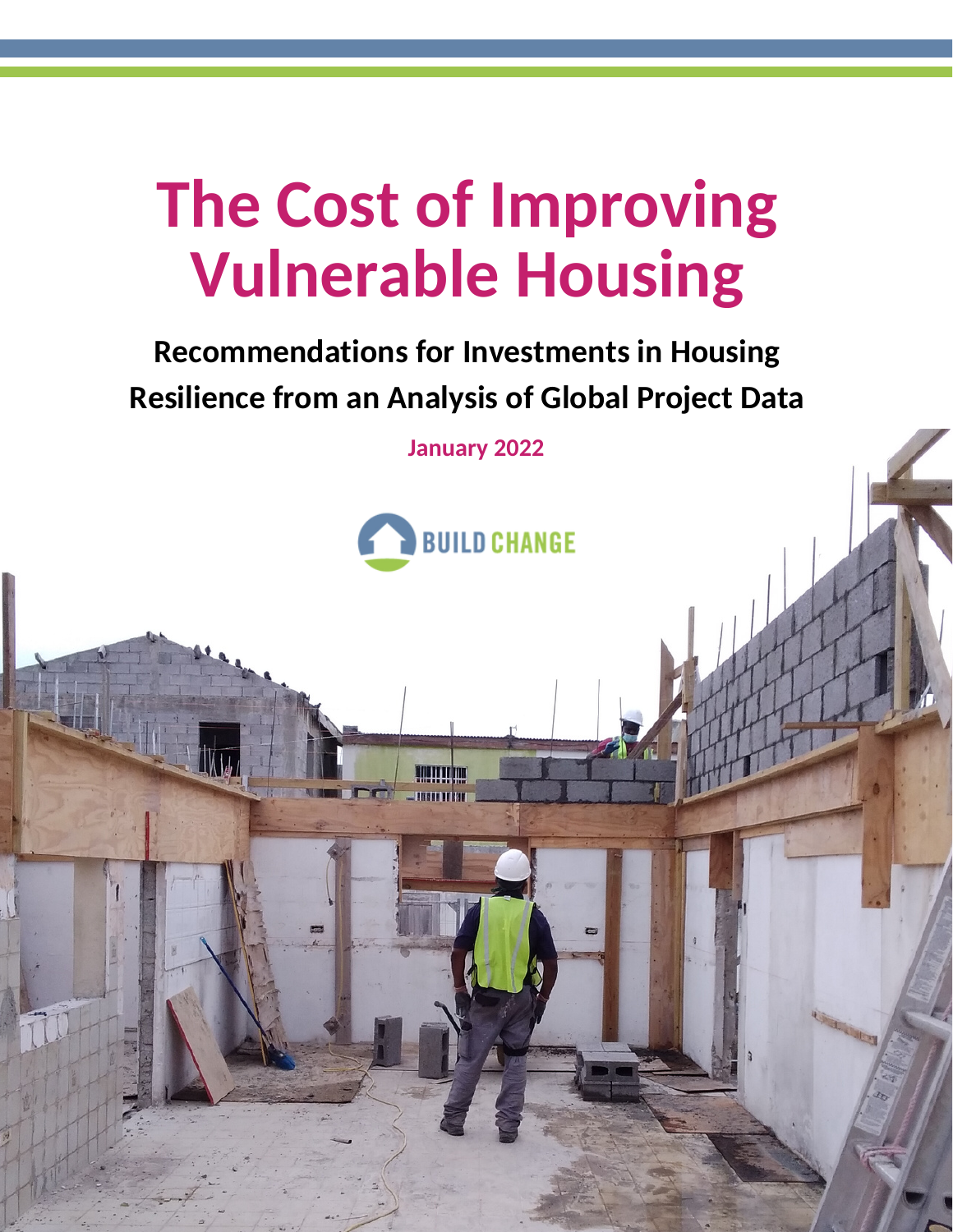### **Executive Summary**

The issue of vulnerable housing requires urgent action and massive investment. By 2030, three billion people—about 40% of the world's population—will be living without adequate housing.<sup>1</sup> Inadequate or vulnerable housing is disproportionately inhabited by the poor, putting those who are already vulnerable most at risk when earthquakes, windstorms, floods and pandemics strike. Investment in better, safer housing must be prioritized if we are to protect people and assets against future crises.

However, most people do not need a new home, but a more resilient home, and the majority of homes can be made safer using relatively simple, inexpensive solutions that already exist: for example, improving sanitation, lighting, ventilation and meal preparation facilities in a house can make a home healthier to live in, while strengthening the walls or improving the connections from the roof to the foundations can make the house safer in earthquakes and windstorms. Investing in upgrading existing housing is an efficient, effective way to reduce housing vulnerability, while enabling people to remain in the homes and communities they already live in. At the same time, home improvement programs can also provide families with opportunities for growth (e.g., through home expansion). This combination of benefits makes home improvement an optimal response to the qualitative housing deficit observed in most countries today.

One of the common barriers to homeowners, governments, funders and others who could invest in improving vulnerable housing is a lack of information or misunderstanding about the associated costs. This home improvement cost study was undertaken by Build Change in order to share key information and trends about the costs of improving vulnerable housing to make it more resilient.<sup>2</sup> It is based on detailed design and cost information<sup>3</sup> representing 1,484 home improvement designs in fourteen countries over an eight-year period (2013–2020), across a range of contexts and programs in Asia, the Pacific, Latin America and the Caribbean.

#### **Key Findings and Recommendations**

**Improving vulnerable housing is a cost-effective strategy to reduce the qualitative housing deficit, especially when compared to new construction**.

On average across the data analyzed, the cost of improving vulnerable housing was 23% of the average cost of building new housing in the same locations. The average total cost of home improvement was \$133/m<sup>2</sup>, with the majority of total costs falling below \$100/m<sup>2</sup>. The average cost of new construction in the corresponding locations across the data analyzed was \$588/m<sup>2</sup>.<sup>4</sup>

✔ *Investments in improving existing housing should be prioritized as a cost-effective means to*

2 **|** The Cost of Improving Vulnerable Housing: Recommendations for Investments in Housing Resilience from an Analysis of Global Project Data

<sup>1</sup> UN-Habitat, "Housing," accessed July 15, 2021, https://unhabitat.org/topic/housing

 $^2$  Resilient housing is defined as being disaster resistant, healthy and secure, locally appropriate, sustainable, affordable, a financial asset, adaptable and scalable. Refer to *The Build Change Guide to Resilient Housing* (Build Change, 2021) for more information.

 $3$  Cost information used are the direct construction costs for materials and labor including structural, non-structural and other work, either estimated or actual.

<sup>4</sup> All costs stated are in US Dollars.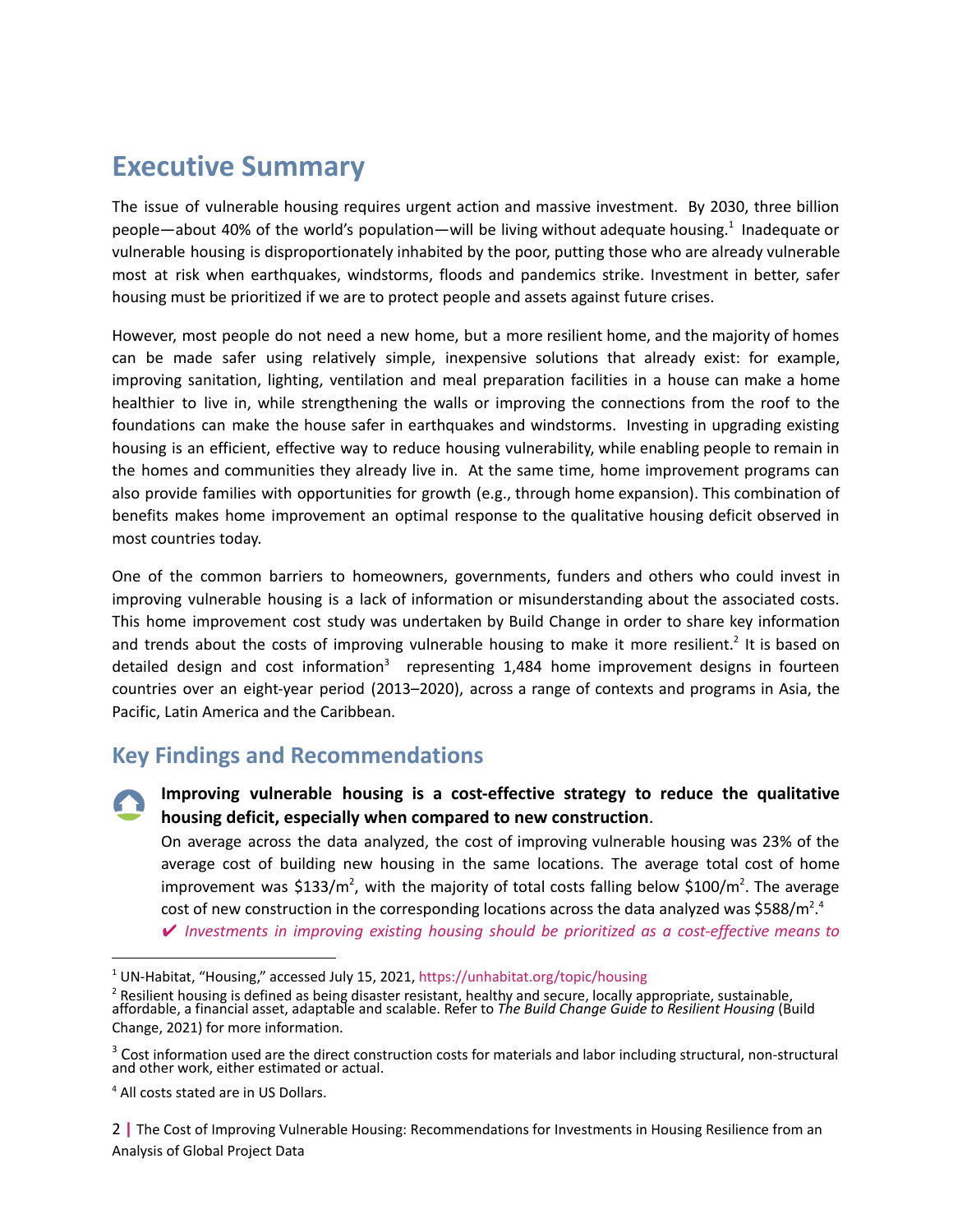

*address the gap in the global supply of adequate housing as well as to combat increasing threats due to climate change.*

#### **In many cases, investments in improving vulnerable housing can be further leveraged to safely densify housing and cost-effectively create new housing units.**

Overall, the cost of improvements that included upgrading the house to safely receive an additional story in the future were on average 35% of the average cost of building a new house of the same size in the same locations. In cases where the ground floor of a house was improved and a second floor was added as part of the work, the average cost for preparing for and adding the new space (per square meter of new space) was less than the average cost of new construction of the same size and in the same location, when the additional costs of land and site development for new construction were considered. ✔ *Investments in improving and expanding vulnerable housing should be prioritized as a cost-effective means to support densification and address the gap in the global supply of adequate housing, particularly in urban areas.*

#### **Home improvement investments address multiple challenges: Homes can be made more resistant to disasters, while supporting other goals linked to increased household resilience.**

For the purpose of this analysis, all home improvement spending was assigned to one of the following categories: i) Structural Condition Repairs, ii) Habitability Upgrades, iii) Disaster Mitigation Measures and iv) Finishings and Growth. All the sample designs in this study started with disaster mitigation as the initial and predominant objective. However, while almost 60% of spending was on Disaster Mitigation Measures, on average more than 40% of spending was in the other three categories. ✔ *There is demand from homeowners for a range of interventions beyond disaster mitigation, and investments in these other categories should be accounted for when increasing the resilience of housing against disasters.*

#### **Improving housing before—rather than after—a disaster, is a smarter, more cost-effective investment.**

Taking preventative action to improve housing is essential to mitigate losses in disasters, but it also enables the same investment to go further than it would in a post-disaster context. Construction costs to improve vulnerable housing were about 1.6 times lower in a Prevention context than in a Post-Disaster context, on average. The amount spent specifically on structural repairs was almost six times less before a disaster than after. For a post-hurricane housing recovery project in Sint Maarten, an average added investment of 30% helped to ensure the entire house was more disaster resistant, instead of only repairing the severely damaged roofs.

✔ *Investments in improving vulnerable housing before a disaster are more cost efficient, and enable more of the investment to be directed toward non-structural and forward-looking interventions, rather than repairs. In post-disaster settings, investments should go beyond repairing damage, to make preventative home improvements that will protect the investment against future threats, for a low additional cost.*